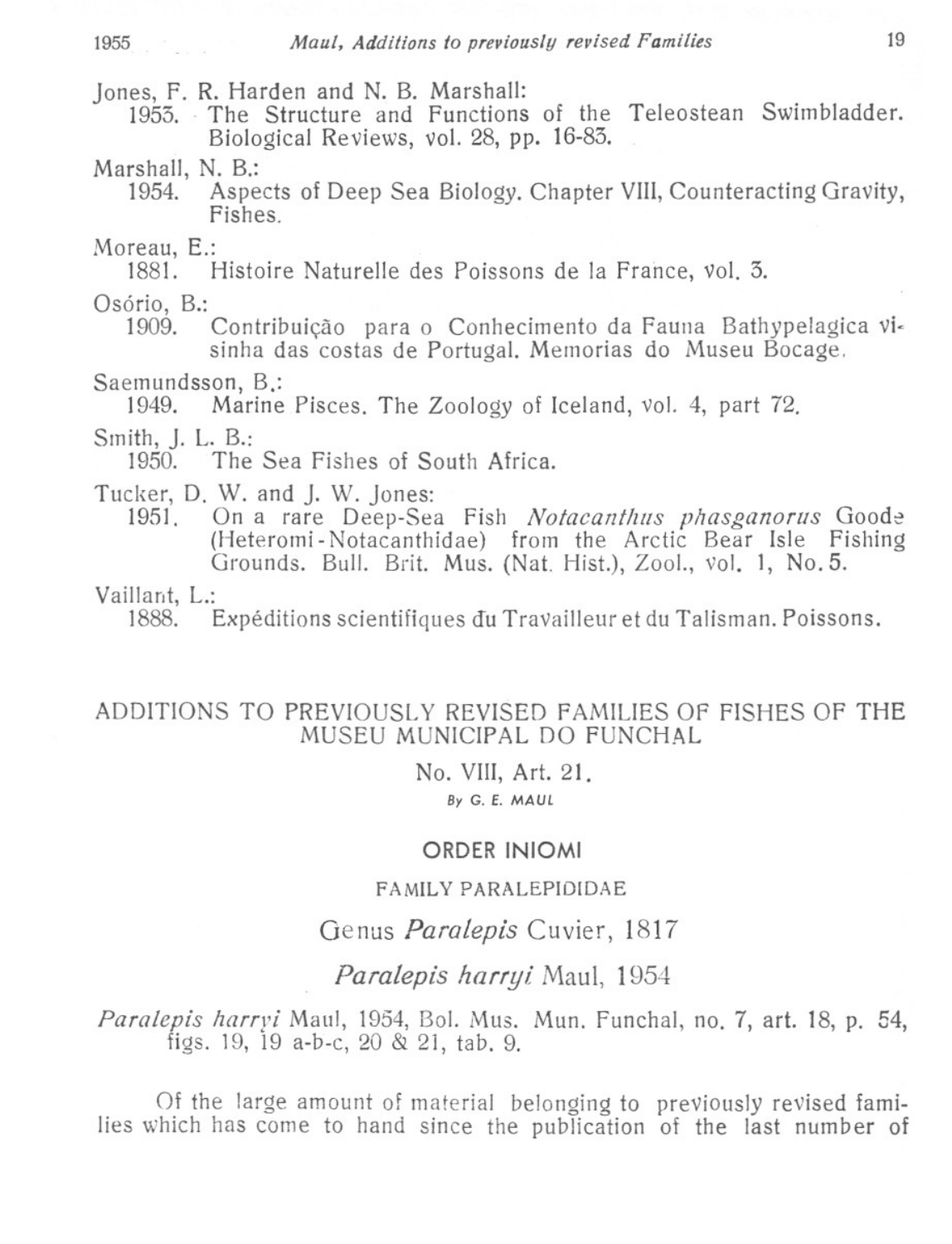#### Boletim do Museu Municipal do Funchal

the Boletim, only this one species is dealt with here. This addition to the Museum's collection is of particular interest, as the original description of P. harryi was based on a single, somewhat damaged specimen, whereas the four examples described below are, except for one, in a very good state of preservation. It has been possible to show that the lack of teeth and gill-rakers, described as probably due to the action of the gastric juices, is in fact typical for this species - for specimens of this size at least. Furthermore, a description of the scales overlying the tube of the lateral line could be given and the assumption that they must be equal in size to the surrounding ones be confirmed.

| No.  | Source                        | Date          | Condition                                        |  |  |
|------|-------------------------------|---------------|--------------------------------------------------|--|--|
| 6040 | Stomach of<br>Aphanopus carbo | 9.VIII.1955   | Only head and anterior half of<br>trunk existing |  |  |
| 6052 | Stomach of<br>Aphanopus carbo | 11.VIII.1955  | Cut in two but otherwise good                    |  |  |
| 6053 | Stomach of<br>Aphanopus carbo | 11.VIII.1955  | Good                                             |  |  |
| 6069 | Stomach of<br>Aphanopus carbo | 12. VIII.1955 | Good                                             |  |  |

### Material

#### Measurements in mm.

| No.                                        | 6069     | 6053   | 6052 | 6040      |
|--------------------------------------------|----------|--------|------|-----------|
| Total length                               | 259      | 233    |      |           |
| Standard length                            | 236      | 212    |      |           |
| Head                                       | 52       | 47.5   | 43   | 43        |
| Snout                                      | .21      | 19     | 17.5 | 17.5      |
| Orbit                                      | 9.5      | 9.3    | 9    | 9         |
| Maxillary                                  | 19.5     | 19     | 17   | 17        |
| Interorbital                               | 7        | 6.5    | 6.2  | 6.5       |
| Greatest depth                             | 20<br>ca | 19.5   |      |           |
| Least depth of caudal peduncle             | 8        | 7.5    | 7    |           |
| Greatest width                             | 12<br>ca | ca. 10 |      |           |
| Snout to origin of pectoral                | 51       | 48     | 44   | 44        |
| » dorsal<br>$\,$<br>b<br>$\lambda$         | 137      | 124    |      |           |
| $\mathcal{D}$<br>» ventral<br>$\,$<br>w.   | 142      | 131    |      |           |
| » anal<br>$\gg$<br>Yb.<br>$\mathbf{r}$     | 180      | 165    |      |           |
| • adipose<br>w<br>$\mathbbmss{D}$<br>D.    | 208      | 188    |      |           |
| Longest ray of pectoral                    | 27.5     | 25     | 23   | 24        |
| » dorsal<br>э<br>x                         | 15       | 15     |      |           |
| » ventral<br>$\mathcal{D}$<br>$\mathbf{r}$ | 11       | 11     | 11   |           |
| $\lambda$ anal<br>٠<br>¥                   | 15       | 15     | 15   |           |
| Base of dorsal                             | 12       | 11     | 9    |           |
| » anal<br>$\mathbf{r}$                     | 35       | 32     | 30   |           |
| Depth of head at centre of eve             | 16       | 15     | 1.54 | <b>1A</b> |

### Counts

| Dorsal                |    |    |    |  |
|-----------------------|----|----|----|--|
| Anal                  | o۹ | QJ | O. |  |
| toral<br>$P_{\theta}$ |    |    |    |  |